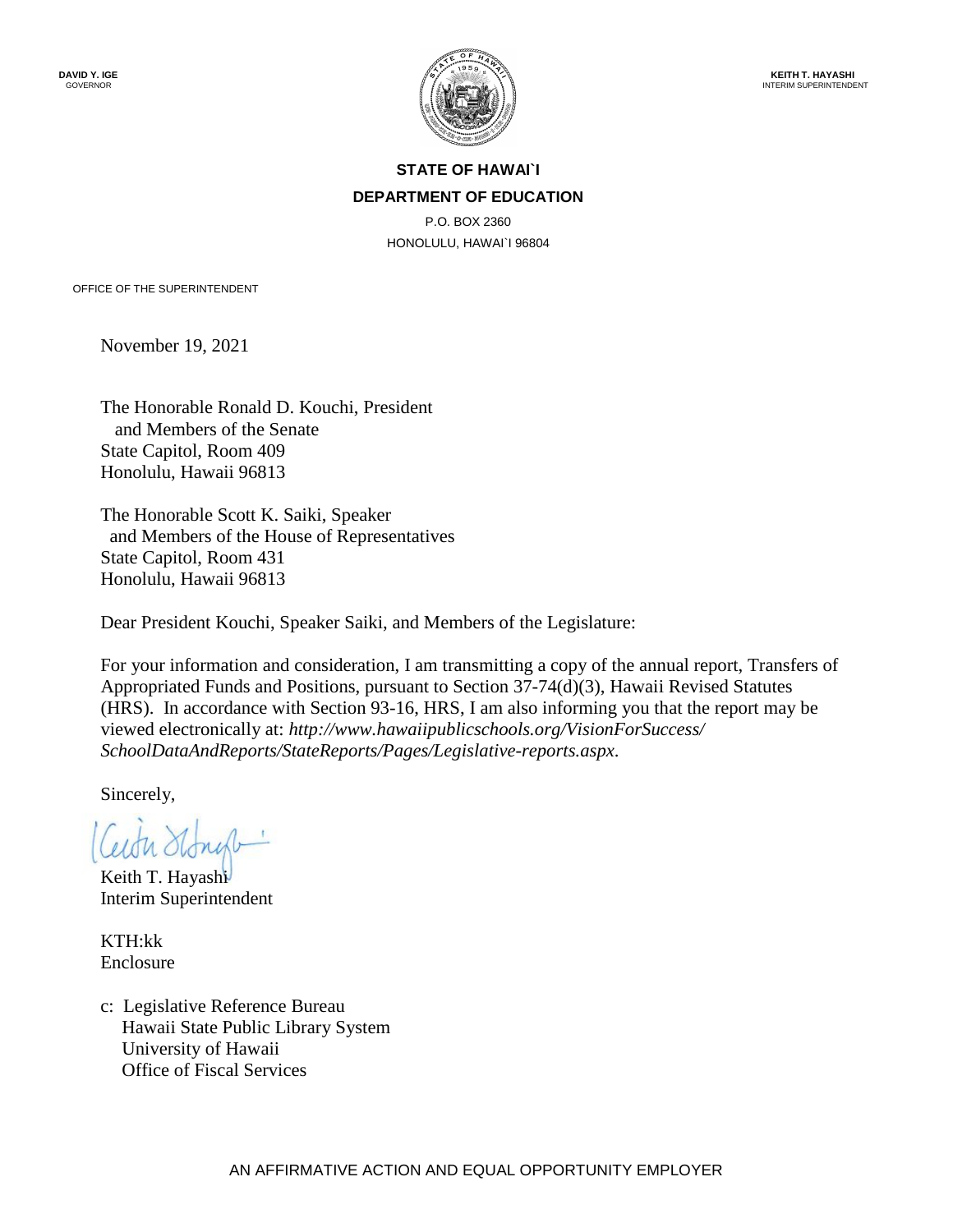

## State of Hawaii Department of Education

# **Annual Report on Transfers of Appropriated Funds and Positions**

November 2021

Section 37-74(d)(3), Hawaii Revised Statutes, requires the Hawaii State Department of Education to annually report on transfers of appropriated funds and positions of each fiscal year.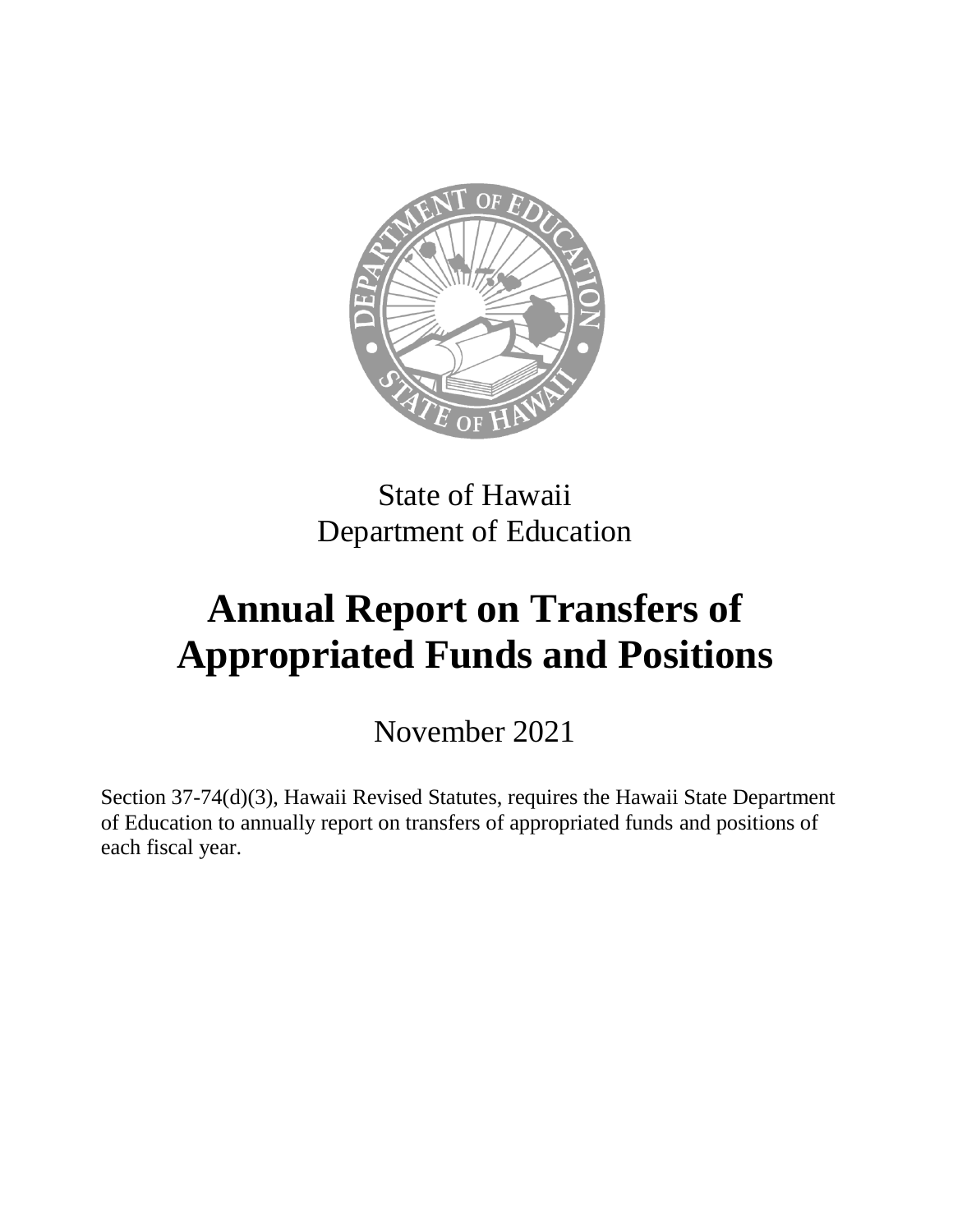#### Department of Education Section 37-74(d)(3), HRS Annual Reporting Requirements July 1, 2020 to June 30, 2021 Appropriated Funds Transfers

| Date of<br>$A-19$ | <b>FROM</b><br>Program ID / Apprn<br>Symbol | MO<br>F | Apprn Title                                                  | Position No / Title /<br>FTE / Budgeted<br>Salary | Total<br>Amount of<br>Transfer | Justification for Transfer                                                                                                                     | TO<br>Program ID /<br>Apprn Symbol | Apprn Title                           | Total<br>Amount of<br>Transfer |
|-------------------|---------------------------------------------|---------|--------------------------------------------------------------|---------------------------------------------------|--------------------------------|------------------------------------------------------------------------------------------------------------------------------------------------|------------------------------------|---------------------------------------|--------------------------------|
| 7/6/2020          | <b>EDN 400</b><br>S-21-304-E                | B       | School Support                                               | <b>NA</b>                                         | 1,200,000                      | Per Section 37-74(d), HRS, temporary<br>transfer of required funding to cover<br>anticipated payroll.                                          | <b>EDN 100</b><br>S-21-323-E       | School Based<br>Budgeting             | 1,200,000                      |
|                   |                                             |         |                                                              |                                                   |                                |                                                                                                                                                |                                    |                                       |                                |
| 7/8/2020          | <b>EDN 100</b><br>S-21-210-E                | N       | School Based<br>Budgeting                                    | <b>NA</b>                                         | 50,000,000                     | Per Section 37-74(d), HRS, transfer to<br>partially offset general fund reduction<br>per HB 2200, SD1.                                         | <b>EDN 400</b><br>S-21-240-E       | School Support                        | 50,000,000                     |
|                   |                                             |         |                                                              |                                                   |                                |                                                                                                                                                |                                    |                                       |                                |
| 7/17/2020         | <b>EDN 100</b><br>T-21-902-E                | T.      | School Based<br>Budgeting                                    | <b>NA</b>                                         | 250,000                        | Per Section 37-74(d), HRS, transferring<br>needed ceiling to cover planned<br>program expenditures.                                            | <b>EDN 400</b><br>T-21-969-E       | School Support                        | 250,000                        |
|                   |                                             |         |                                                              |                                                   |                                |                                                                                                                                                |                                    |                                       |                                |
| 9/8/2020          | <b>EDN 400</b><br>G-21-339-E                | W       | School Support                                               | <b>NA</b>                                         | 100,000                        | Per Section 37-74(d), HRS, transfer to<br>cover insufficient first quarter<br>expenditures.                                                    | <b>EDN 400</b><br>S-21-310-E       | School Support                        | 100,000                        |
|                   |                                             |         |                                                              |                                                   |                                |                                                                                                                                                |                                    |                                       |                                |
| 9/18/2020         | <b>EDN 100</b><br>S-21-323-E                | B       | School Based<br>Budgeting                                    | <b>NA</b>                                         | 1,200,000                      | Per Section 37-74(d), HRS, return of<br>temporary transfer of required funding to<br>cover anticipated payroll.                                | <b>EDN 400</b><br>S-21-304-E       | School Support                        | 1,200,000                      |
|                   |                                             |         |                                                              |                                                   |                                |                                                                                                                                                |                                    |                                       |                                |
| 11/4/2020         | <b>EDN 150</b><br>G-20-015-E                | Α       | Special<br>Education &<br><b>Student Support</b><br>Services | <b>NA</b>                                         | 11,020,739                     | Per Section 37-74(d), HRS, transfer to<br>cover carryover funding at schools.                                                                  | <b>EDN 100</b><br>G-20-010-E       | School Based<br>Budgeting             | 11,020,739                     |
|                   |                                             |         |                                                              |                                                   |                                |                                                                                                                                                |                                    |                                       |                                |
| 11/4/2020         | <b>EDN 200</b><br>G-20-020-E                | Α       | Instructional<br>Support                                     | <b>NA</b>                                         | 1,535,775                      | Per Section 37-74(d), HRS, transfer to<br>cover carryover funding at schools.                                                                  | <b>EDN 100</b><br>G-20-010-E       | School Based<br>Budgeting             | 1,535,775                      |
|                   |                                             |         |                                                              |                                                   |                                |                                                                                                                                                |                                    |                                       |                                |
| 11/4/2020         | <b>EDN 300</b><br>G-20-030-E                | Α       | State<br>Administration                                      | <b>NA</b>                                         | 427,731                        | Per Section 37-74(d), HRS, transfer to<br>cover carryover funding at schools.                                                                  | <b>EDN 100</b><br>G-20-010-E       | School Based<br><b>Budgeting</b>      | 427,731                        |
|                   |                                             |         |                                                              |                                                   |                                |                                                                                                                                                |                                    |                                       |                                |
| 11/4/2020         | <b>EDN 400</b><br>G-20-040-E                | Α       | School Support                                               | <b>NA</b>                                         | 2,634,693                      | Per Section 37-74(d), HRS, transfer to<br>cover carryover funding at schools.                                                                  | <b>EDN 100</b><br>G-20-010-E       | School Based<br>Budgeting             | 2,634,693                      |
|                   |                                             |         |                                                              |                                                   |                                |                                                                                                                                                |                                    |                                       |                                |
| 11/4/2020         | <b>EDN 500</b><br>G-20-050-E                | Α       | School<br>Community<br>Services                              | <b>NA</b>                                         | 2,401,362                      | Per Section 37-74(d), HRS, transfer to<br>cover carryover funding at schools.                                                                  | <b>EDN 100</b><br>G-20-010-E       | School Based<br><b>Budgeting</b>      | 2,401,362                      |
|                   |                                             |         |                                                              |                                                   |                                |                                                                                                                                                |                                    |                                       |                                |
| 11/12/2020        | <b>EDN 100</b><br>S-21-810-E                | P       | School Based<br><b>Budgeting</b>                             | <b>NA</b>                                         | 433,542                        | Per Section 37-74(d), HRS, transfer to<br>cover purchase order savings occurring<br>under the Hawaii Data Exchange<br>Partnership grant award. | <b>EDN 300</b><br>G-21-830-E       | <b>State Administration</b>           | 433,542                        |
|                   |                                             |         |                                                              |                                                   |                                |                                                                                                                                                |                                    |                                       |                                |
| 12/1/2020         | <b>EDN 200</b><br>G-21-020-E                | Α       | Instructional<br>Support                                     | <b>NA</b>                                         | 249,239                        | Per Governor's memo to the Director of<br>Executive Office of Early Learning<br>transfer to fund seven classroom<br>positions.                 | <b>EDN 700</b><br>G-21-070-E       | Executive Office of<br>Early Learning | 249,239                        |
|                   |                                             |         |                                                              |                                                   |                                |                                                                                                                                                |                                    |                                       |                                |
| 12/3/2020         | <b>EDN 100</b><br>T-21-902-E                | $\top$  | School Based<br><b>Budgeting</b>                             | <b>NA</b>                                         | 200,000                        | Per Section 37-74(d), HRS, transferring<br>required funding to cover anticipated<br>expenditures.                                              | <b>EDN 100</b><br>T-21-968-E       | School Based<br><b>Budgeting</b>      | 200,000                        |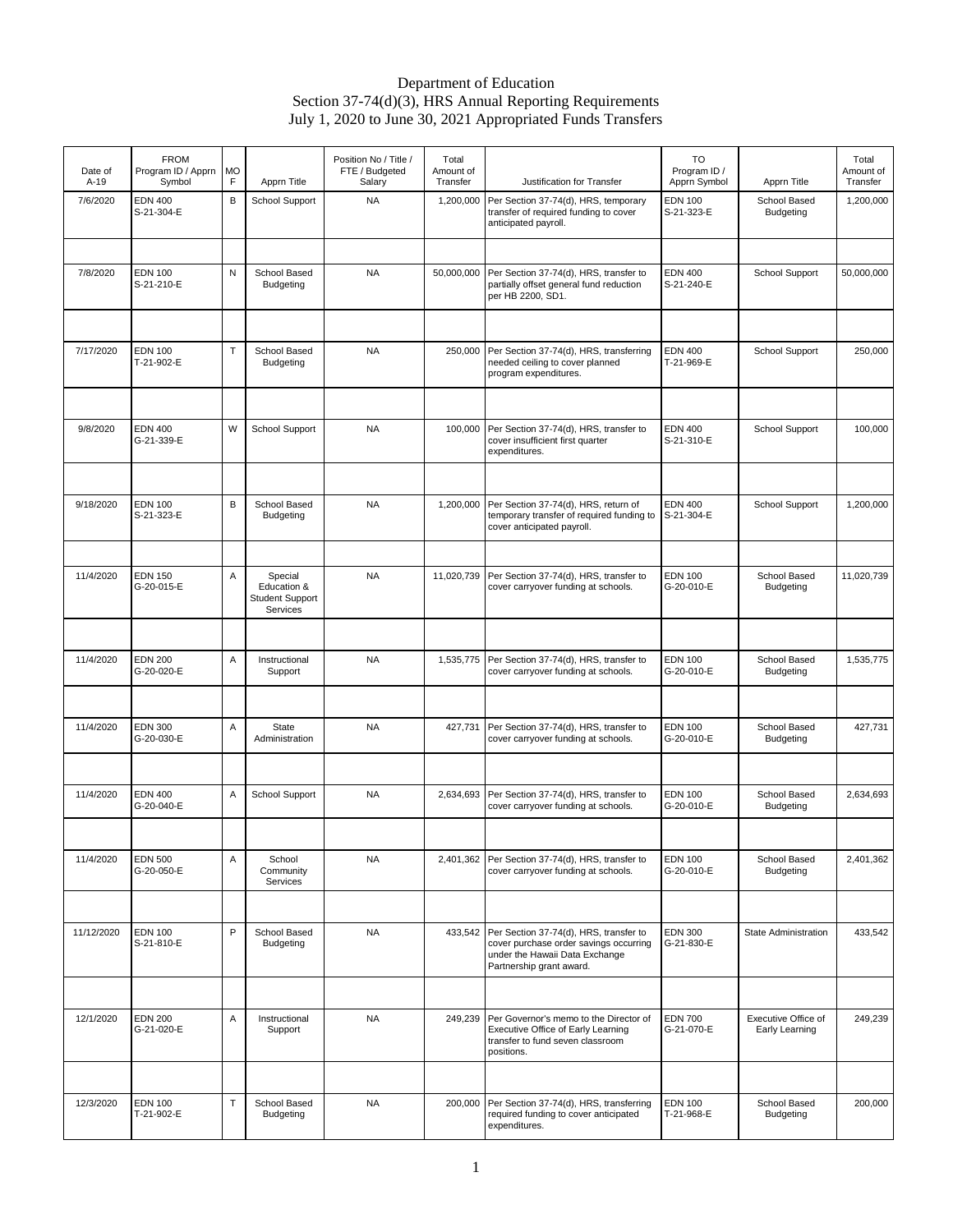#### Department of Education Section 37-74(d)(3), HRS Annual Reporting Requirements July 1, 2020 to June 30, 2021 Appropriated Funds Transfers

| Date of<br>$A-19$ | <b>FROM</b><br>Program ID /<br>Apprn Symbol | <b>MOF</b> | Apprn Title                      | Position No / Title /<br>FTE / Budgeted<br>Salary | Total<br>Amount of<br>Transfer | Justification for Transfer                                                                                                                 | TO<br>Program ID /<br>Apprn Symbol | Apprn Title                                               | Total<br>Amount of<br>Transfer |
|-------------------|---------------------------------------------|------------|----------------------------------|---------------------------------------------------|--------------------------------|--------------------------------------------------------------------------------------------------------------------------------------------|------------------------------------|-----------------------------------------------------------|--------------------------------|
| 2/23/2021         | <b>EDN 100</b><br>G-21-010-E                | Α          | School Based<br>Budgeting        | <b>NA</b>                                         | 5,000,000                      | Per Section 37-74(d), HRS, transferring<br>required funding to cover anticipated<br>payroll.                                               | <b>EDN 150</b><br>G-21-015-E       | Special Education &<br>Student Support<br>Services        | 5,000,000                      |
|                   |                                             |            |                                  |                                                   |                                |                                                                                                                                            |                                    |                                                           |                                |
| 2/23/2021         | <b>EDN 400</b><br>G-21-040-E                | Α          | School Support                   | <b>NA</b>                                         |                                | 3,000,000 Per Section 37-74(d), HRS, transferring<br>required funding to cover anticipated<br>payroll.                                     | <b>EDN 200</b><br>S-21-020-E       | <b>Instructional Support</b>                              | 3,000,000                      |
|                   |                                             |            |                                  |                                                   |                                |                                                                                                                                            |                                    |                                                           |                                |
| 2/23/2021         | <b>EDN 400</b><br>G-21-040-E                | Α          | School Support                   | <b>NA</b>                                         | 2,000,000                      | Per Section 37-74(d), HRS, transferring<br>required funding to cover anticipated<br>payroll.                                               | <b>EDN 300</b><br>G-21-030-E       | State Administration                                      | 2,000,000                      |
|                   |                                             |            |                                  |                                                   |                                |                                                                                                                                            |                                    |                                                           |                                |
| 4/27/2021         | <b>EDN 400</b><br>G-21-040-E                | Α          | School Support                   | <b>NA</b>                                         | 32,500,000                     | Per Section 37-74(d), HRS, transferring<br>required funding for teacher differentials.                                                     | <b>EDN 100</b><br>G-21-010-E       | School Based<br><b>Budgeting</b>                          | 32,500,000                     |
|                   |                                             |            |                                  |                                                   |                                |                                                                                                                                            |                                    |                                                           |                                |
| 5/13/2021         | <b>EDN 100</b><br>G-21-810-E                | P          | School Based<br><b>Budgeting</b> | <b>NA</b>                                         |                                | 113,842 Per Section 37-74(d), HRS, transfer to<br>cover NAEP State Coordinator awards.                                                     | <b>EDN 200</b><br>S-21-820-E       | <b>Instructional Support</b>                              | 113,842                        |
|                   |                                             |            |                                  |                                                   |                                |                                                                                                                                            |                                    |                                                           |                                |
| 5/27/2021         | <b>EDN 100</b><br>G-21-010-E                | Α          | School Based<br><b>Budgeting</b> | <b>NA</b>                                         |                                | 50,000,000 Per Section 37-74(d), HRS, transferring<br>required funding to cover anticipated<br>shortfalls.                                 | <b>EDN 400</b><br>G-21-040-E       | School Support                                            | 50,000,000                     |
|                   |                                             |            |                                  |                                                   |                                |                                                                                                                                            |                                    |                                                           |                                |
| 6/22/2021         | <b>EDN 100</b><br>G-21-810-E                | P          | School Based<br><b>Budgeting</b> | <b>NA</b>                                         |                                | 120,186 Per Section 37-74(d), HRS, transfer to<br>cover Troops to Teachers grant<br>modification award.                                    | <b>EDN 300</b><br>G-21-830-E       | State Administration                                      | 120,186                        |
|                   |                                             |            |                                  |                                                   |                                |                                                                                                                                            |                                    |                                                           |                                |
| 6/29/2020         | <b>EDN 400</b><br>G-20-040-E                | Α          | School Support                   | <b>NA</b>                                         |                                | 30,000 Per Section 37-74(d), HRS, transferring<br>required funding to cover anticipated<br>payroll.                                        | <b>EDN 300</b><br>G-20-030-E       | State Administration                                      | 30,000                         |
|                   |                                             |            |                                  |                                                   |                                |                                                                                                                                            |                                    |                                                           |                                |
| 6/30/2021         | <b>EDN 200</b><br>S-21-820-E                | Α          | Instructional<br>Support         | <b>NA</b>                                         | 678,000                        | Per Governor's memo for release of<br>Contingency Restriction to Public<br>Charter Schools for incentive pay for<br>hard-to-staff schools. | <b>EDN 600</b><br>G-21-061-E       | Public Charter<br>Schools                                 | 678,000                        |
|                   |                                             |            |                                  |                                                   |                                |                                                                                                                                            |                                    |                                                           |                                |
| 6/30/2021         | <b>EDN 100</b><br>G-21-010-E                | A          | School Based<br>Budgeting        | <b>NA</b>                                         |                                | 10,625,693 Per Section 37-74(d), HRS, transferring<br>required funding to cover actual and<br>projected expenditures.                      | <b>EDN 150</b><br>G-21-015-E       | Special Education &<br><b>Student Support</b><br>Services | 10,625,693                     |
|                   |                                             |            |                                  |                                                   |                                |                                                                                                                                            |                                    |                                                           |                                |
| 6/30/2021         | <b>EDN 200</b><br>G-21-020-E                | Α          | Instructional<br>Support         | <b>NA</b>                                         |                                | 832,516 Per Section 37-74(d), HRS, transferring<br>required funding to cover actual and<br>projected expenditures.                         | <b>EDN 300</b><br>G-21-030-E       | State Administration                                      | 832,516                        |
|                   |                                             |            |                                  |                                                   |                                |                                                                                                                                            |                                    |                                                           |                                |
| 6/30/2021         | <b>EDN 400</b><br>G-21-040-E                | Α          | School Support                   | NA                                                | 4,276,891                      | Per Section 37-74(d), HRS, transferring<br>required funding to cover actual and<br>projected expenditures.                                 | <b>EDN 150</b><br>G-21-015-E       | Special Education &<br><b>Student Support</b><br>Services | 4,276,691                      |